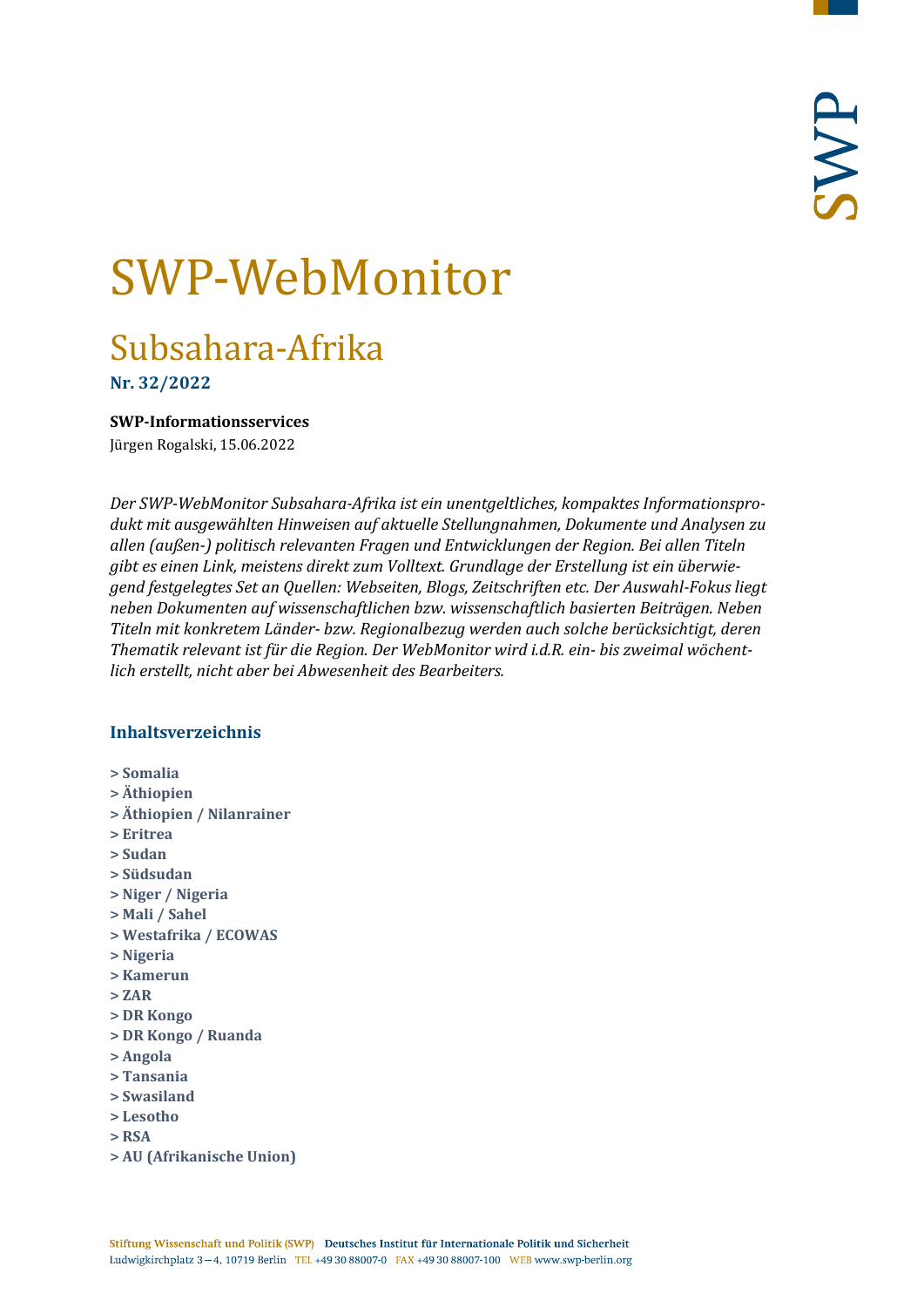- **> EU - [Mittelmeerraum / MENA-Region / Afrika: Migrationspolitik / Flüchtlinge](#page-10-0)**
- **[> Marokko -](#page-11-0) Afrika**
- **[> Maghreb -](#page-11-1) Westafrika**
- **> Israel - [AfrikaAfrican Union chief says Israel has role to play in Africa](#page-12-0)**
- **[> USA -](#page-12-1) Afrika**
- **[> Russland -](#page-12-2) Afrika**
- **[> Krisen und Konflikte im Überblick \(global\)](#page-12-3)**
- **[> Humanitäre Hilfe \(Afrika\)](#page-12-4)**
- **[> Rüstung / Konflikte \(global/regional\)](#page-13-0)**
- **[> Terrorismus / Jihadismus / -bekämpfung](#page-13-1)**
- **[> Soziale Medien \(Afrika\)](#page-14-0)**
- **[> Umweltpolitik / Klimapolitik \(Afrika\)](#page-14-1)**
- **[> Bergbau / Rohstoffe / Lieferketten: Umwelt / Menschenrechte \(Afrika\)](#page-14-2)**
- <span id="page-1-0"></span>**[> Freihandel \(Afrika\): AfCFTA](#page-15-0)**

# **> Somalia**

U.S. Support for Somalia US DoS, 13.06.2022 <https://www.state.gov/u-s-support-for-somalia/>

#### **Children and armed conflict in Somalia - Report of the Secretary-General**

UNSC, 16.05.2022, 16 S. <https://undocs.org/S/2022/397> @WAO

>>>

**مستقبل الصومال بقیادة الرئیس حسن شیخ في ظل تحولات إقلیمیة الشافعي أبتدون** Al Jazeera Centre for Studies, 14.06.2022, 10 S. <https://tinyurl.com/4y5zbknm>

**الانتخابات الصومالیة :2022 قراءة في نتائجھا وتحدیات الحكومة الجدیدة**

**صھیب محمود** Doha Institute, 13.06.2022, 10 S. [https://www.dohainstitute.org/ar/Lists/ACRPS-PDFDocumentLibrary/somali-elections-2022](https://www.dohainstitute.org/ar/Lists/ACRPS-PDFDocumentLibrary/somali-elections-2022-results-and-challenges.pdf) [results-and-challenges.pdf](https://www.dohainstitute.org/ar/Lists/ACRPS-PDFDocumentLibrary/somali-elections-2022-results-and-challenges.pdf)

*[Zurück zum Inhaltsverzeichnis](#page-0-0)*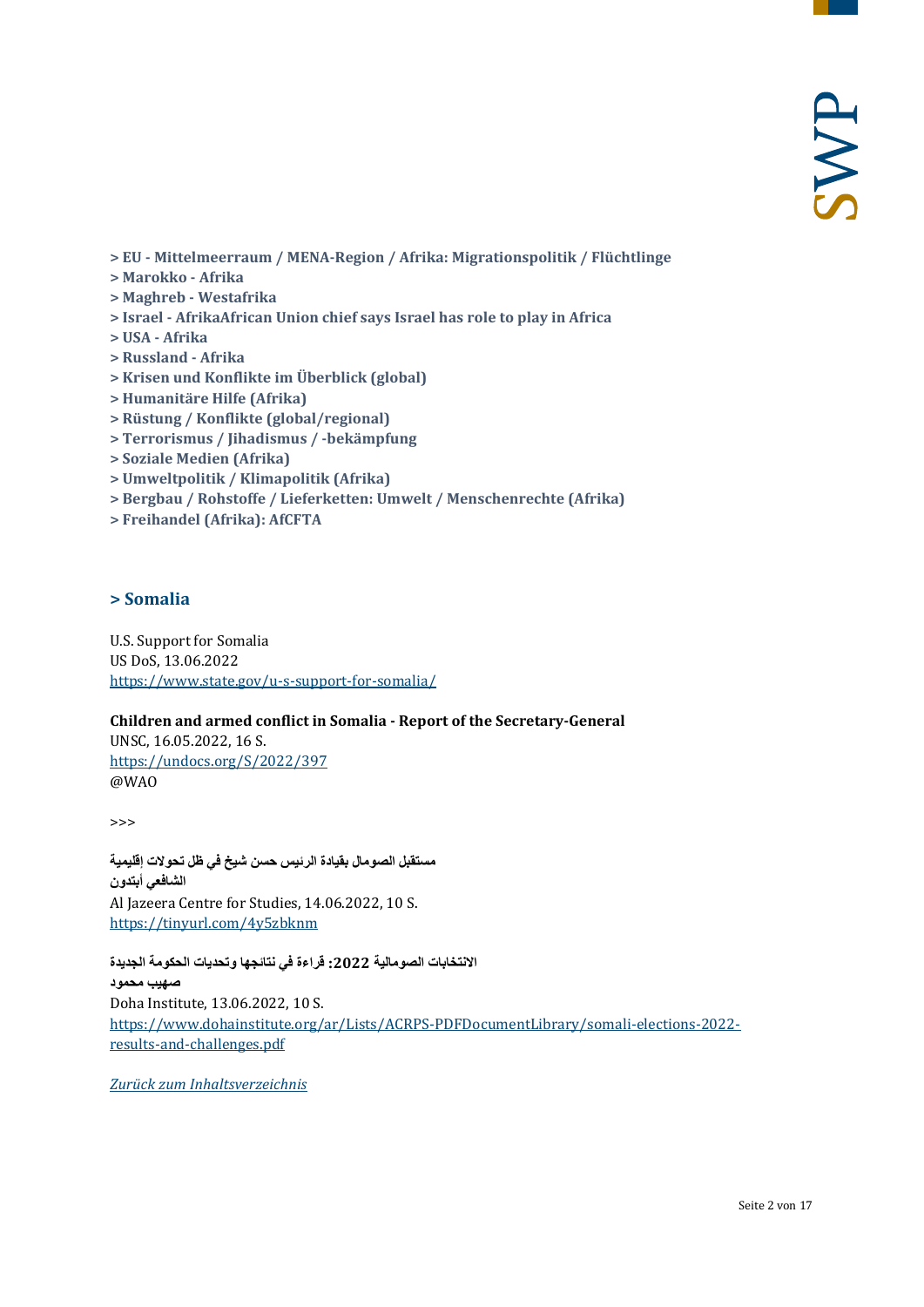# <span id="page-2-0"></span>**> Äthiopien**

**Ethiopia - Northern Ethiopia Humanitarian Update Situation Report** UN-OCHA, 11.06.2022, 18 S. [https://reliefweb.int/attachments/3a9b3b94-047f-4f88-8a7d-](https://reliefweb.int/attachments/3a9b3b94-047f-4f88-8a7d-35bf8c28a4f6/Situation%20Report%20-%20Northern%20Ethiopia%20-%20Humanitarian%20Update%20-%2011%20Jun%202022.pdf)[35bf8c28a4f6/Situation%20Report%20-%20Northern%20Ethiopia%20-](https://reliefweb.int/attachments/3a9b3b94-047f-4f88-8a7d-35bf8c28a4f6/Situation%20Report%20-%20Northern%20Ethiopia%20-%20Humanitarian%20Update%20-%2011%20Jun%202022.pdf) [%20Humanitarian%20Update%20-%2011%20Jun%202022.pdf](https://reliefweb.int/attachments/3a9b3b94-047f-4f88-8a7d-35bf8c28a4f6/Situation%20Report%20-%20Northern%20Ethiopia%20-%20Humanitarian%20Update%20-%2011%20Jun%202022.pdf)

>>>

**التطورات السیاسیة والعسكریة الراھنة في إثیوبیا وتداعیاتھا الإقلیمیة عبد القادر محمد علي** Al Jazeera Centre for Studies, 09.06.2022, 15 S. <https://tinyurl.com/2uxs3wp2>

<span id="page-2-1"></span>*[Zurück zum Inhaltsverzeichnis](#page-0-0)*

# **> Äthiopien / Nilanrainer**

Sisi lauds Egyptian water conservation programs as Nile dam progresses Mohamed Saied "Ethiopia plans to proceed with the third-stage filling of the Grand Ethiopian Renaissance Dam in the coming weeks. ..." Al Monitor, 14.06.2022, ca. 2 S. [https://www.al-monitor.com/originals/2022/06/sisi-lauds-egyptian-water-conservation](https://www.al-monitor.com/originals/2022/06/sisi-lauds-egyptian-water-conservation-programs-nile-dam-progresses)[programs-nile-dam-progresses](https://www.al-monitor.com/originals/2022/06/sisi-lauds-egyptian-water-conservation-programs-nile-dam-progresses)

<span id="page-2-2"></span>*[Zurück zum Inhaltsverzeichnis](#page-0-0)*

# **> Eritrea**

HRC 50 - EU Intervention: Interactive Dialogue with the Special Rapporteur on the situation of Human Rights in Eritrea EEAS, 13.06.2022 [https://www.eeas.europa.eu/delegations/un-geneva/hrc-50-eu-intervention-interactive-dialogue](https://www.eeas.europa.eu/delegations/un-geneva/hrc-50-eu-intervention-interactive-dialogue-special-rapporteur-situation_en)special-rapporteur-situation en

>>>

Statement to the Human Rights Council on Eritrea HRW, 13.06.2022 <https://www.hrw.org/news/2022/06/13/statement-human-rights-council-eritrea>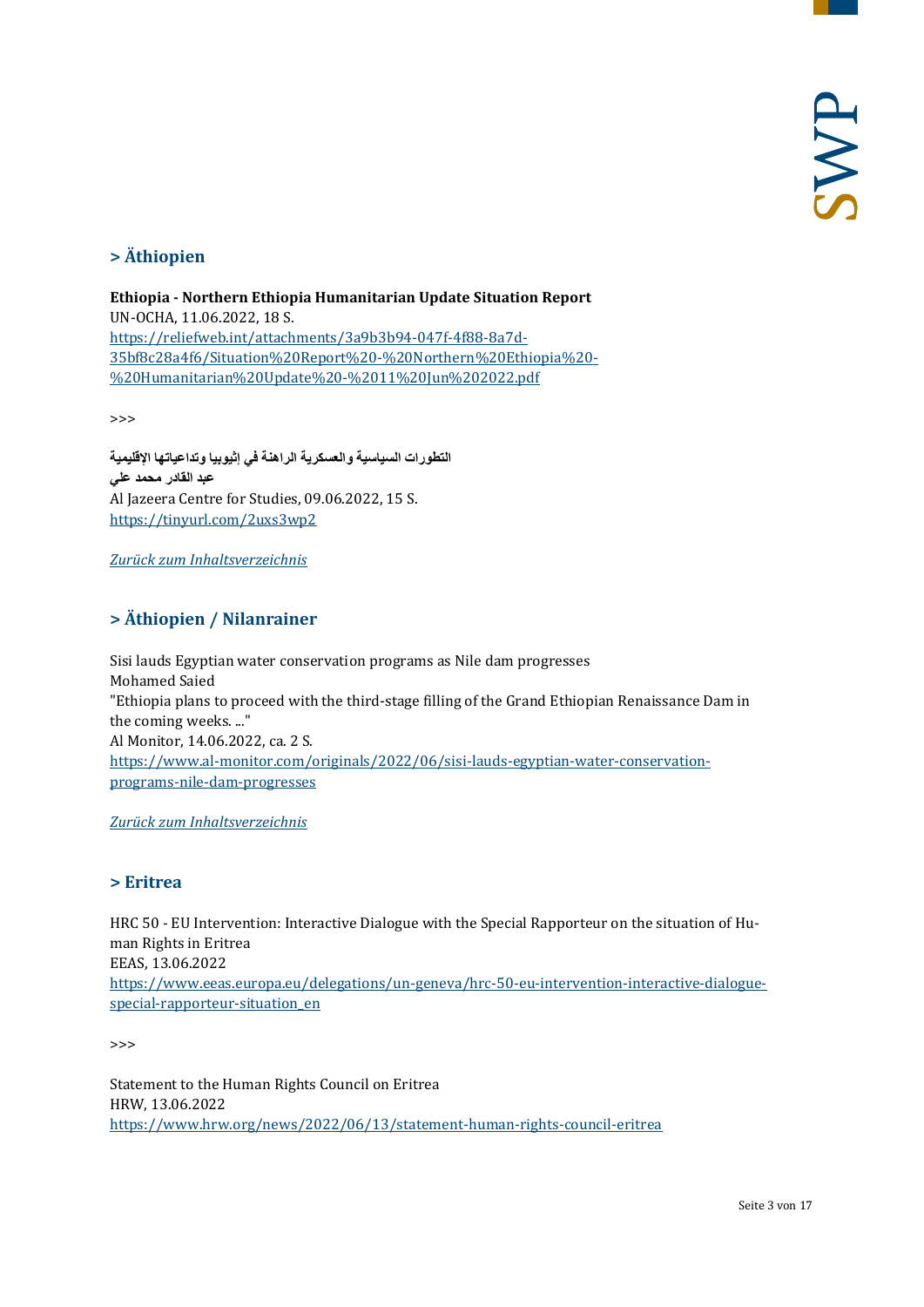#### <span id="page-3-0"></span>*[Zurück zum Inhaltsverzeichnis](#page-0-0)*

# **> Sudan**

The UN Peacebuilding Fund: Scaling up engagement in Sudan amid heightened fragility UN, 13.06.2022 [https://www.un.org/peacebuilding/news/blog/scaling\\_up\\_engagement\\_in\\_Sudan](https://www.un.org/peacebuilding/news/blog/scaling_up_engagement_in_Sudan)

#### **Sudan: Conflict in North Darfur. Flash Update No. 01**

UN-OCHA, 14.06.2022, 2 S. [https://reliefweb.int/attachments/7adcd60b-bedd-41ef-95e1-fec6d6206a9a/Sudan%20-](https://reliefweb.int/attachments/7adcd60b-bedd-41ef-95e1-fec6d6206a9a/Sudan%20-%20Conflict%20in%20North%20Darfur.%20Flash%20Update%20No.%2001%20%2814%20June%202022%29.pdf) [%20Conflict%20in%20North%20Darfur.%20Flash%20Update%20No.%2001%20%2814%20Jun](https://reliefweb.int/attachments/7adcd60b-bedd-41ef-95e1-fec6d6206a9a/Sudan%20-%20Conflict%20in%20North%20Darfur.%20Flash%20Update%20No.%2001%20%2814%20June%202022%29.pdf) [e%202022%29.pdf](https://reliefweb.int/attachments/7adcd60b-bedd-41ef-95e1-fec6d6206a9a/Sudan%20-%20Conflict%20in%20North%20Darfur.%20Flash%20Update%20No.%2001%20%2814%20June%202022%29.pdf)

#### **Sudan: Humanitarian Update, May 2022 (No. 05) 1 - 31 May 2022**

UN-OCHA, 15.06.2022, 4 S. [https://reliefweb.int/attachments/5e8afad4-dbae-4604-92b9-](https://reliefweb.int/attachments/5e8afad4-dbae-4604-92b9-3d59ac0c3d48/OCHA%20Sudan%20Humanitarian%20Update_May%202022.pdf) [3d59ac0c3d48/OCHA%20Sudan%20Humanitarian%20Update\\_May%202022.pdf](https://reliefweb.int/attachments/5e8afad4-dbae-4604-92b9-3d59ac0c3d48/OCHA%20Sudan%20Humanitarian%20Update_May%202022.pdf)

#### **Sudan Situation Report**

UN-OCHA, 24.05.2022, 29 S. [https://reliefweb.int/attachments/31fd6a24-4d87-4203-aa5f-1c454d1b3c18/Situation%20Re](https://reliefweb.int/attachments/31fd6a24-4d87-4203-aa5f-1c454d1b3c18/Situation%20Report%20-%20Sudan%20-%2024%20May%202022.pdf)[port%20-%20Sudan%20-%2024%20May%202022.pdf](https://reliefweb.int/attachments/31fd6a24-4d87-4203-aa5f-1c454d1b3c18/Situation%20Report%20-%20Sudan%20-%2024%20May%202022.pdf)

>>>

**Trajectories of Sudan's Beja Council Protests** Samir Ramzy EPC, 09.06.2022, ca. 3 S. <https://epc.ae/en/details/scenario/-trajectories-of-sudan-s-beja-council-protests> *Arab. Version:* <https://epcenter.ae/3Q7aWKk>

<span id="page-3-1"></span>*[Zurück zum Inhaltsverzeichnis](#page-0-0)*

#### **> Südsudan**

**Situation in South Sudan - Report of the Secretary-General** UNSC, 09.06.2022, 18 S. <https://undocs.org/S/2022/468> @WAO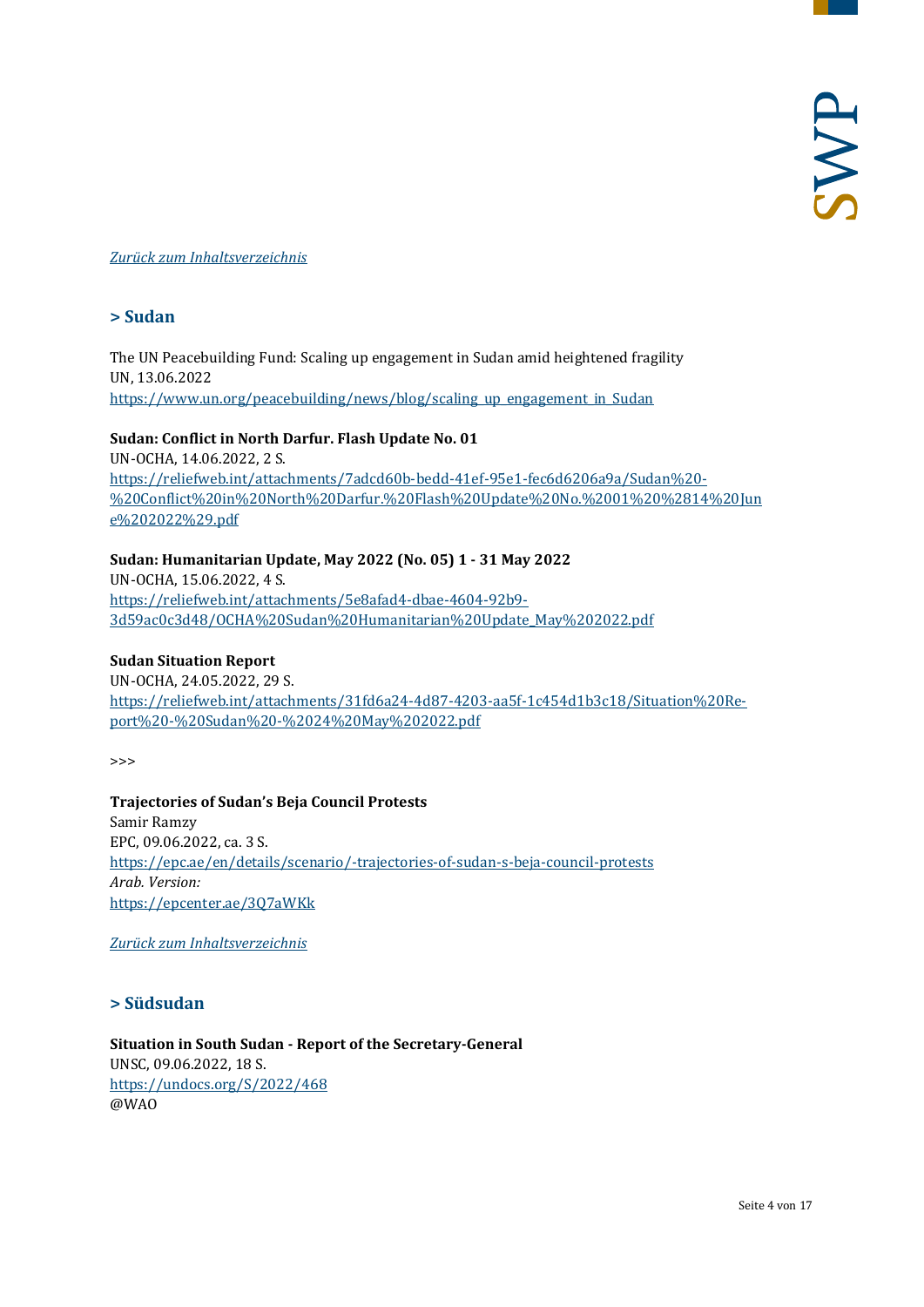#### **World Bank Report: With Peace and Accountability, Oil and Agriculture Can Support Early Recovery in South Sudan** The World Bank, 15.06.2022, ca. 2 S.

[https://www.worldbank.org/en/news/press-release/2022/06/15/world-bank-report-with](https://www.worldbank.org/en/news/press-release/2022/06/15/world-bank-report-with-peace-and-accountability-oil-and-agriculture-can-support-early-recovery-in-south-sudan)[peace-and-accountability-oil-and-agriculture-can-support-early-recovery-in-south-sudan](https://www.worldbank.org/en/news/press-release/2022/06/15/world-bank-report-with-peace-and-accountability-oil-and-agriculture-can-support-early-recovery-in-south-sudan) *Siehe:* **Directions for Reform: A Country Economic Memorandum (CEM) for Recovery and Resilience in South Sudan** The World Bank, 06.2022, 68 S. [https://documents.worldbank.org/en/publication/documents-reports/docu](https://documents.worldbank.org/en/publication/documents-reports/documentdetail/099040006102286710/p1691210fecb6b0ce09c300c0d1f63c6c08)[mentdetail/099040006102286710/p1691210fecb6b0ce09c300c0d1f63c6c08](https://documents.worldbank.org/en/publication/documents-reports/documentdetail/099040006102286710/p1691210fecb6b0ce09c300c0d1f63c6c08) @WAO

#### <span id="page-4-0"></span>*[Zurück zum Inhaltsverzeichnis](#page-0-0)*

#### **> Niger / Nigeria**

Reportage: À la frontière entre le Niger et le Nigeria, la vie au « son des armes » Sarah Leduc Afrique XXI, 13.06.2022, ca. 3 S. <https://afriquexxi.info/article4996.html>

#### <span id="page-4-1"></span>*[Zurück zum Inhaltsverzeichnis](#page-0-0)*

# **> Mali / Sahel**

**Citing Mali's Worsening Security, Dire Humanitarian, Human Rights Situation, Speakers Tell Security Council Mission's Mandate Should Be Extended** UNSC, 13.06.2022, ca. 5 S. <https://www.un.org/press/en/2022/sc14929.doc.htm> *Zum Hintergrund:* [https://www.securitycouncilreport.org/whatsinblue/2022/06/mali-briefing-and-consultations-](https://www.securitycouncilreport.org/whatsinblue/2022/06/mali-briefing-and-consultations-9.php)[9.php](https://www.securitycouncilreport.org/whatsinblue/2022/06/mali-briefing-and-consultations-9.php) *Siehe:* **Situation in Mali - Report of the Secretary-General** [MINUSMA] UNSC, 02.06.2022, 20 S. <https://undocs.org/S/2022/446> @WAO OCHA Mali Rapport de situation

UN-OCHA, 13.06.2022, 4 S. [https://reliefweb.int/attachments/c0499d97-9ebf-448c-b0b5-](https://reliefweb.int/attachments/c0499d97-9ebf-448c-b0b5-74902b8895fe/Rapport%20de%20situation%20-%20Mali%20-%2013%20juin%202022.pdf) [74902b8895fe/Rapport%20de%20situation%20-%20Mali%20-%2013%20juin%202022.pdf](https://reliefweb.int/attachments/c0499d97-9ebf-448c-b0b5-74902b8895fe/Rapport%20de%20situation%20-%20Mali%20-%2013%20juin%202022.pdf)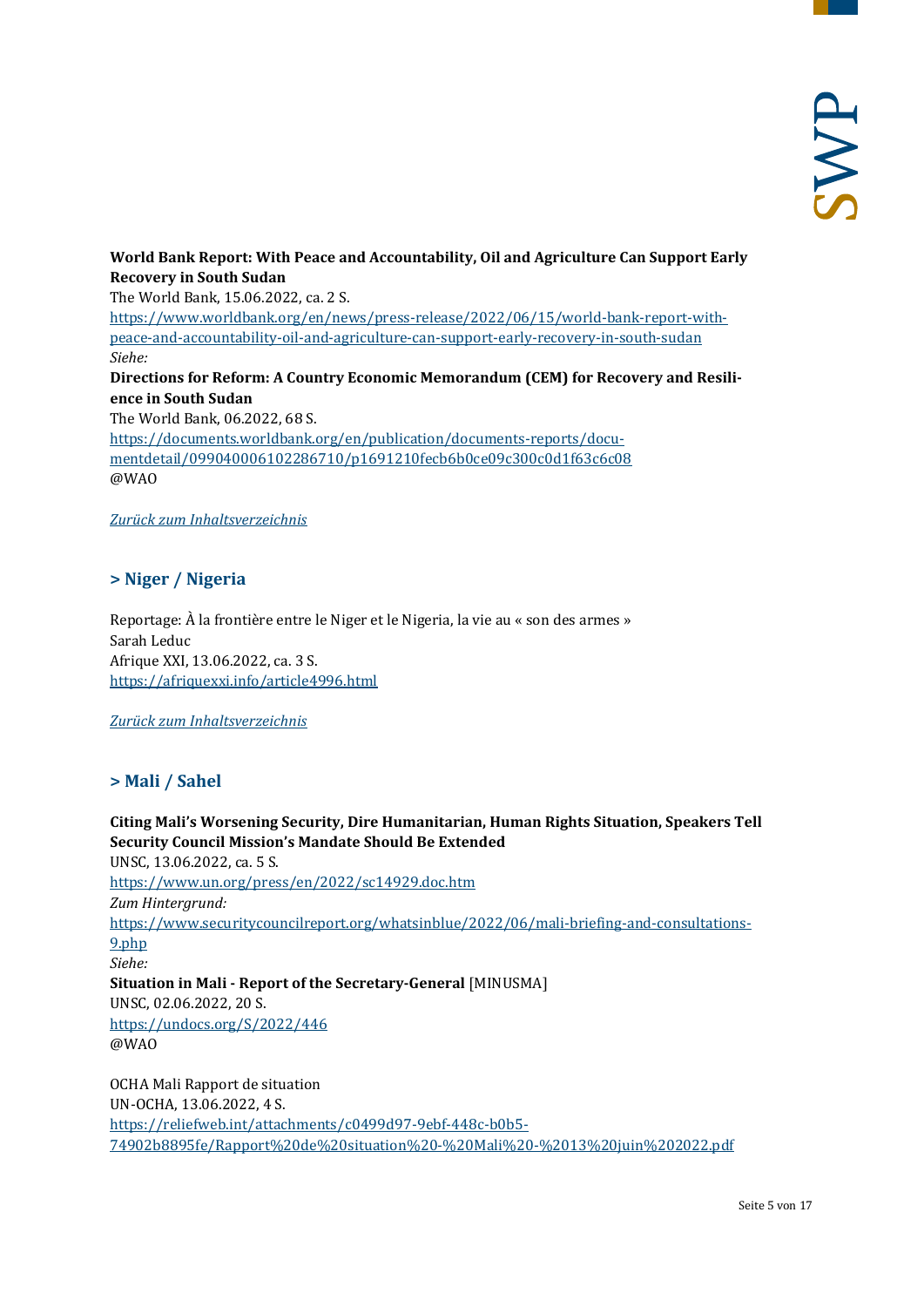>>>

New EU military missions in West Africa to counter Russia "The new missions ought to be in Burkina Faso, one of the Gulf of Guinea states, and in Niger according to a "strategic review" paper by the EU foreign service dated 25 May ..." EU Observer, 29.05.2022, ca. 2 S. <https://euobserver.com/world/155068>

#### **Russia's long shadow in the Sahel**

Andrew Lebovich, Theodore Murphy "The EU's values-led foreign policy and its stabilisation objectives in the Sahel are in tension with each other. Russia is now waiting to exploit that tension. ..." ECFR, 13.06.2022, ca. 3 S. <https://ecfr.eu/article/russias-long-shadow-in-the-sahel/>

<span id="page-5-0"></span>*[Zurück zum Inhaltsverzeichnis](#page-0-0)*

# **> Westafrika / ECOWAS**

**It's Time to Rethink West Africa's Intersecting Security Challenges** Chris Olaoluwa Ogunmodede WPR, 09.06.2022, ca. 2 S. *Preview:* [https://www.worldpoliticsreview.com/trend-lines/30596/it-s-time-to-rethink-west-africa-s-inter](https://www.worldpoliticsreview.com/trend-lines/30596/it-s-time-to-rethink-west-africa-s-intersecting-security-challenges)[secting-security-challenges](https://www.worldpoliticsreview.com/trend-lines/30596/it-s-time-to-rethink-west-africa-s-intersecting-security-challenges) *Volltext für SWP auf Anfrage von mir!*

#### **Regional integration in West Africa: Wasteful overlaps or necessary options?**

Bruce Byiers, Cheikh Tidiane Dièye

"... analyses the interests and incentives around two overlapping regional organisations in West Africa: ECOWAS (the Economic Community of West African States), which has fifteen members, and UEMOA (the West African Economic and Monetary Union), whose eight members are also ECOWAS members. ..."

ECDPM, 05.2022, 36 S.

[https://ecdpm.org/wp-content/uploads/Regional-Integration-West-Africa-Wasteful-Overlaps-](https://ecdpm.org/wp-content/uploads/Regional-Integration-West-Africa-Wasteful-Overlaps-Necessary-Options-ECDPM-Discussion-Paper-322-2022.pdf)[Necessary-Options-ECDPM-Discussion-Paper-322-2022.pdf](https://ecdpm.org/wp-content/uploads/Regional-Integration-West-Africa-Wasteful-Overlaps-Necessary-Options-ECDPM-Discussion-Paper-322-2022.pdf) @WAO

**The (in)formality of mobility in the ECOWAS region: The paradoxes of free movement** Kwaku Arhin-Sam, Amanda Bisong, Leonie Jegen, Harouna Mounkaila & Franzisca Zanker In: South African Journal of International Affairs (online first), 06.2022, 19 S. *Abstract und Download für SWP:* <https://doi.org/10.1080/10220461.2022.2084452>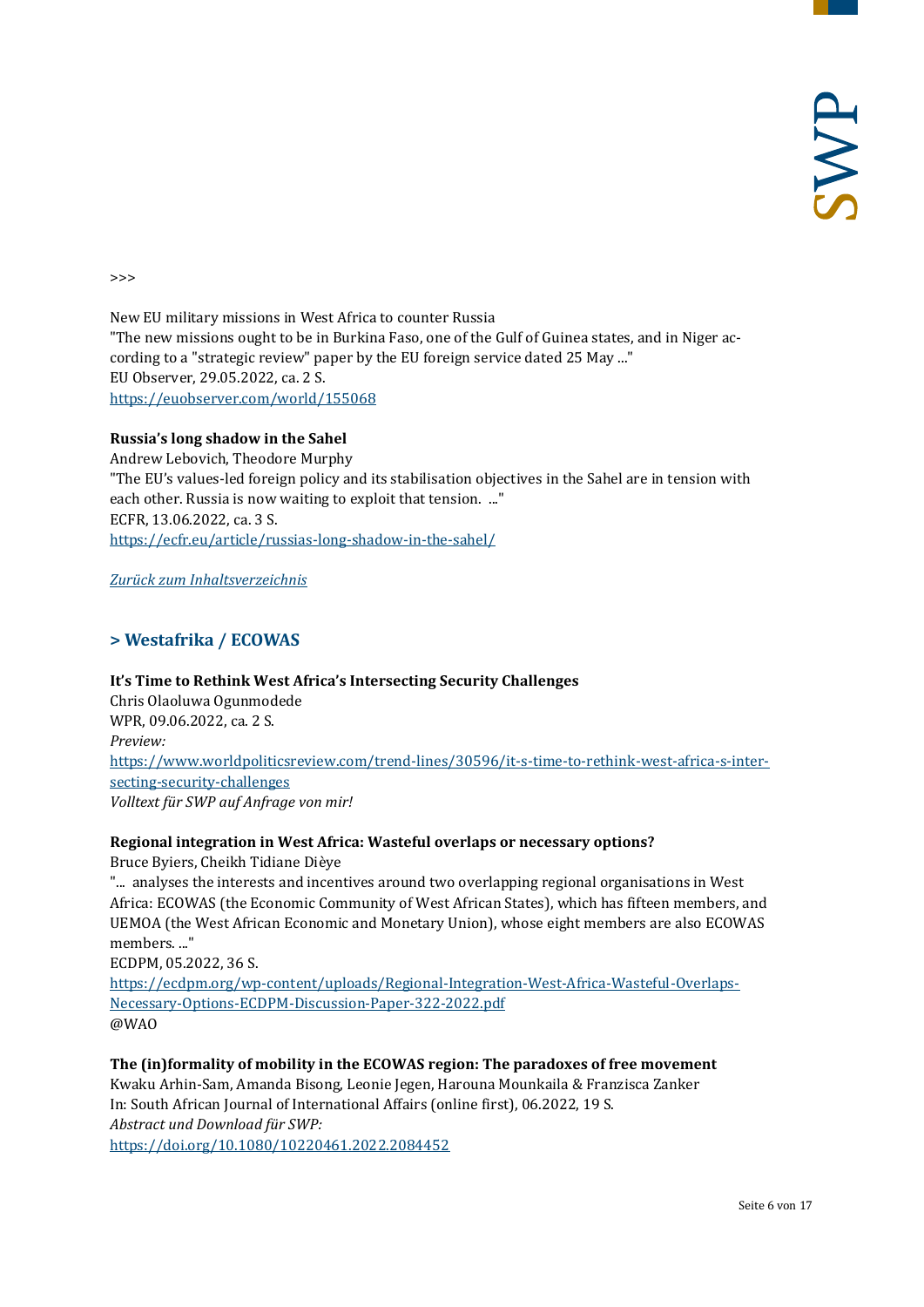#### <span id="page-6-0"></span>*[Zurück zum Inhaltsverzeichnis](#page-0-0)*

#### **> Nigeria**

**The Continuing Urgency of Business Unusual - Nigeria Development Update** The World Bank, 06.2022, 100 S. [https://documents.worldbank.org/en/publication/documents-reports/docu](https://documents.worldbank.org/en/publication/documents-reports/documentdetail/099740006132214750/p17782005822360a00a0850f63928a34418)[mentdetail/099740006132214750/p17782005822360a00a0850f63928a34418](https://documents.worldbank.org/en/publication/documents-reports/documentdetail/099740006132214750/p17782005822360a00a0850f63928a34418)

>>>

**Nigeria's Presidential Candidates Are a Blast From the Past** Chris Olaoluwa Ogunmodede WPR, 10.06.2022, ca. 2 S. *Preview:* [https://www.worldpoliticsreview.com/trend-lines/30602/candidates-for-nigeria-election-are-a](https://www.worldpoliticsreview.com/trend-lines/30602/candidates-for-nigeria-election-are-a-blast-from-the-past)[blast-from-the-past](https://www.worldpoliticsreview.com/trend-lines/30602/candidates-for-nigeria-election-are-a-blast-from-the-past) *Volltext für SWP auf Anfrage von mir!*

**Protest policing strategy and human rights: A study of End SARS protests in Nigeria** Emma Etim, Otu Duke, Jacob Fatile & Augustine Ugar Akah In: African Security Review (online first), 06.2022, 14 S. *Abstract und Download für SWP:* <https://doi.org/10.1080/10246029.2022.2075708>

<span id="page-6-1"></span>*[Zurück zum Inhaltsverzeichnis](#page-0-0)*

#### **> Kamerun**

**Cameroon: Africa's Unseen Crisis** Hermann A. Ndofor, Charles A. Ray FPRI, 09.05.2022, ca. 3 S. <https://www.fpri.org/article/2022/05/cameroon-africas-unseen-crisis/>

<span id="page-6-2"></span>*[Zurück zum Inhaltsverzeichnis](#page-0-0)*

#### **> ZAR**

Wacklige Partnerschaft Tim Glawion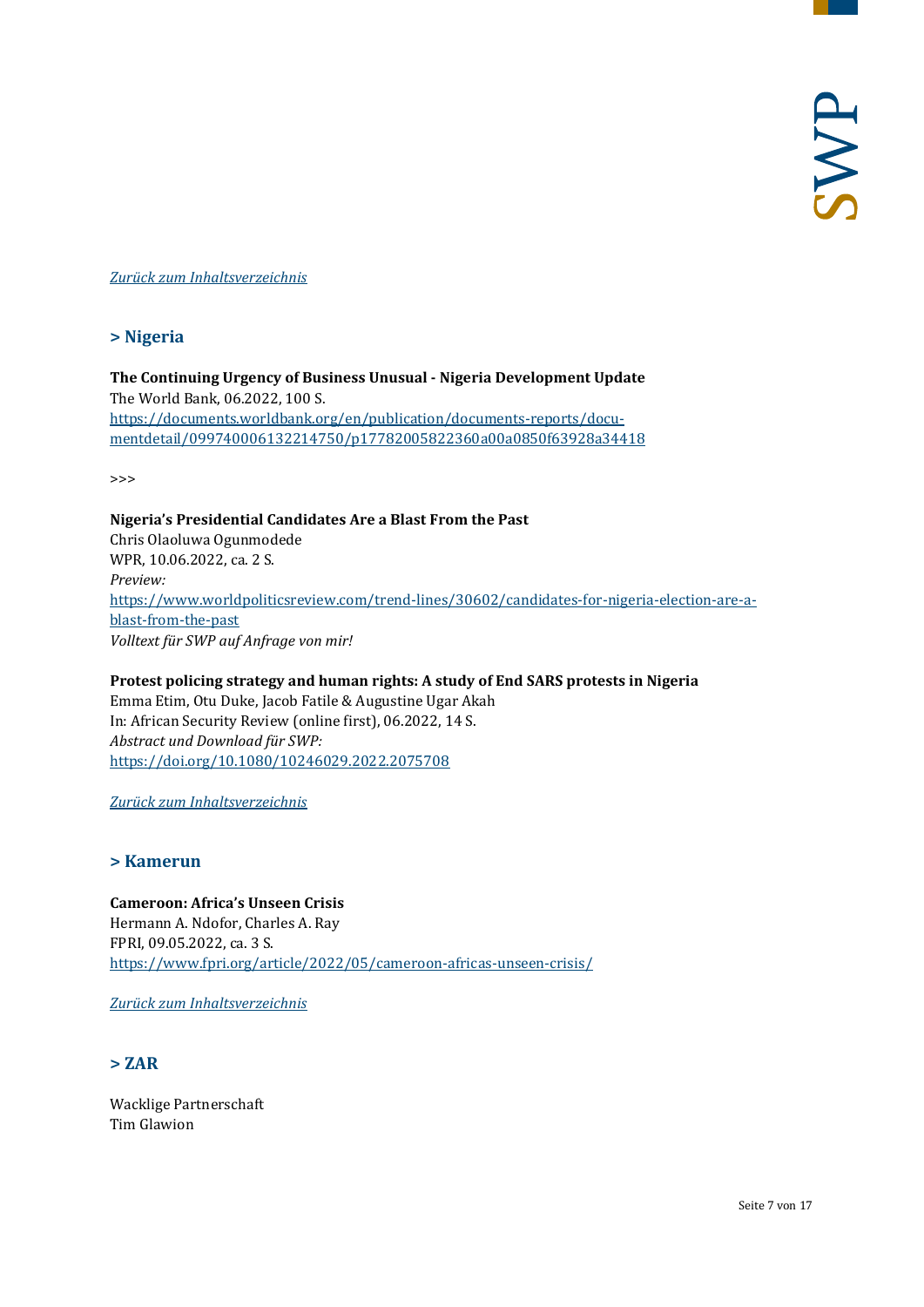"Die Zentralafrikanische Republik ist mehr als nur geopolitischer Nebenschauplatz. Europa muss sich als ernsthafte Alternative zu Russland anbieten. ..." IPG Journal, 18.05.2022, ca. 2 S. [https://www.ipg-journal.de/regionen/afrika/artikel/wacklige-partnerschaft-5944/?utm\\_cam](https://www.ipg-journal.de/regionen/afrika/artikel/wacklige-partnerschaft-5944/?utm_campaign=de_40_20220519&utm_medium=email&utm_source=newsletter)[paign=de\\_40\\_20220519&utm\\_medium=email&utm\\_source=newsletter](https://www.ipg-journal.de/regionen/afrika/artikel/wacklige-partnerschaft-5944/?utm_campaign=de_40_20220519&utm_medium=email&utm_source=newsletter)

<span id="page-7-0"></span>*[Zurück zum Inhaltsverzeichnis](#page-0-0)*

# **> DR Kongo**

**Here They Come Again: The Troubled Relations Between Rwanda and the Congo** Filip Reyntjens ISPI, 14.06.2022, ca. 2 S. [https://www.ispionline.it/en/pubblicazione/here-they-come-again-troubled-relations-between](https://www.ispionline.it/en/pubblicazione/here-they-come-again-troubled-relations-between-rwanda-and-congo-35415)[rwanda-and-congo-35415](https://www.ispionline.it/en/pubblicazione/here-they-come-again-troubled-relations-between-rwanda-and-congo-35415)

DR CONGO: Militia Bloodshed In: ARB, 05.2022, S. 1-3. *Volltext für SWP:* <https://onlinelibrary.wiley.com/doi/epdf/10.1111/j.1467-825X.2022.10522.x>

**Involution and symbiosis: the self-perpetuating conflict in the Democratic Republic of Congo** Jason Stearns In: International Affairs, Volume 98, Issue 3 (05.2022), S. 873–891. *Abstract und Download für SWP:* <https://doi.org/10.1093/ia/iiac062>

<span id="page-7-1"></span>*[Zurück zum Inhaltsverzeichnis](#page-0-0)*

# **> DR Kongo / Ruanda**

Communiqué sur la situation sécuritaire entre la République de Rwanda et la RDC AU, 13.06.2022 <https://au.int/en/node/41894>

UN calls on militants in eastern DR Congo to 'immediately cease' civilian attacks UN, 11.06.2022, ca. 2 S. <https://news.un.org/en/story/2022/06/1120202>

*[Zurück zum Inhaltsverzeichnis](#page-0-0)*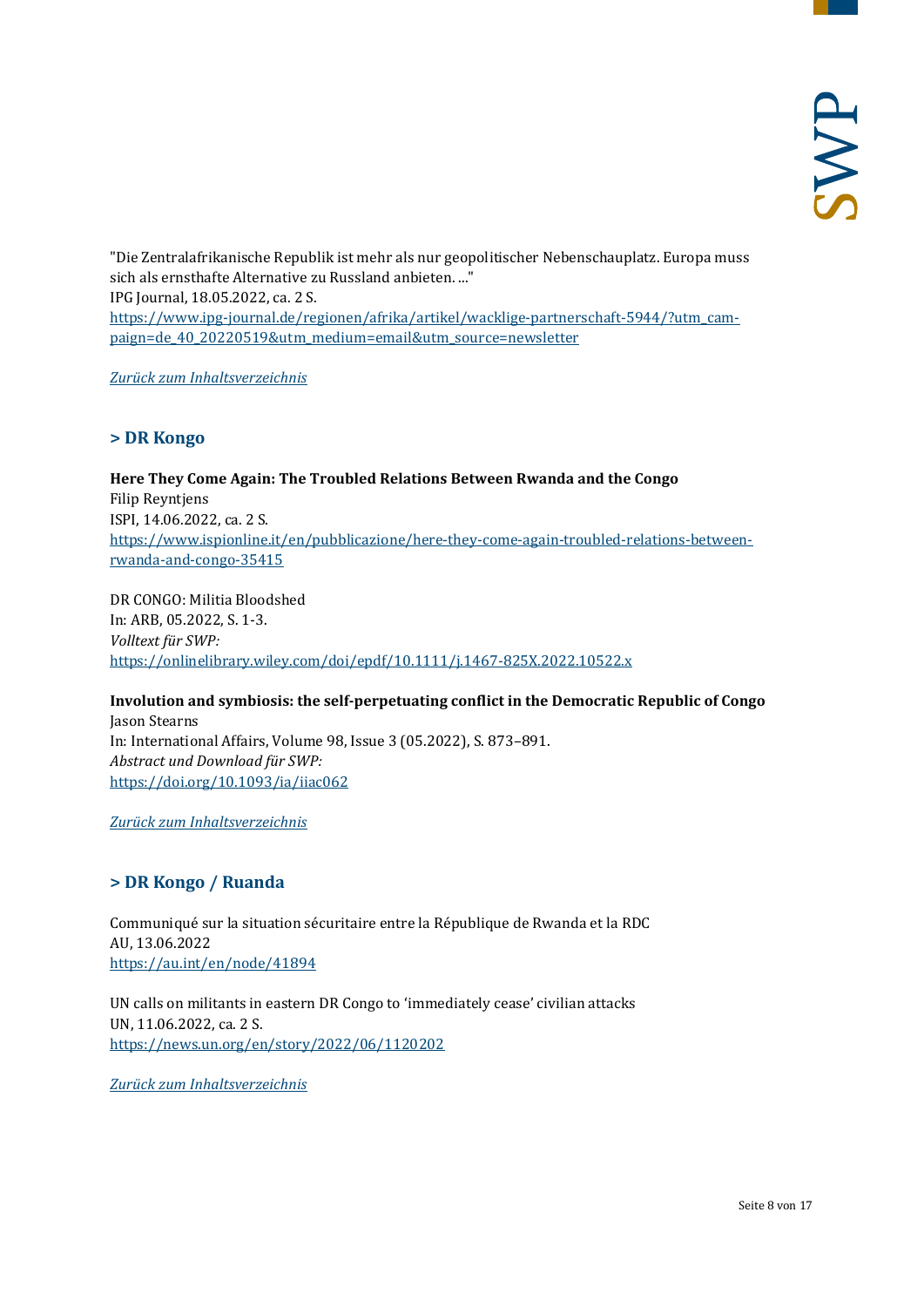# <span id="page-8-0"></span>**> Angola**

**After Failing on Reforms, Angola's Lourenco Opts for Repression** Albano Agostinho Troco WPR, 08.06.2022, ca. 2 S. *Preview:* [https://www.worldpoliticsreview.com/articles/30590/despite-failures-lourenco-set-to-win-up](https://www.worldpoliticsreview.com/articles/30590/despite-failures-lourenco-set-to-win-upcoming-angola-elections)[coming-angola-elections](https://www.worldpoliticsreview.com/articles/30590/despite-failures-lourenco-set-to-win-upcoming-angola-elections) *Volltext für SWP auf Anfrage von mir!*

<span id="page-8-1"></span>*[Zurück zum Inhaltsverzeichnis](#page-0-0)*

#### **> Tansania**

The United States-Tanzania Open Skies Air Transport Agreement Enters into Force US DoS, 14.06.2022 [https://www.state.gov/the-united-states-tanzania-open-skies-air-transport-agreement-enters](https://www.state.gov/the-united-states-tanzania-open-skies-air-transport-agreement-enters-into-force/)[into-force/](https://www.state.gov/the-united-states-tanzania-open-skies-air-transport-agreement-enters-into-force/)

Tanzania receives a delegation of the Africa Working Group seating at the EU Council EEAS, 11.06.2022 [https://www.eeas.europa.eu/delegations/tanzania/tanzania-receives-delegation-africa-working](https://www.eeas.europa.eu/delegations/tanzania/tanzania-receives-delegation-africa-working-group-seating-eu-council_en)[group-seating-eu-council\\_en](https://www.eeas.europa.eu/delegations/tanzania/tanzania-receives-delegation-africa-working-group-seating-eu-council_en)

>>>

Review Article: Improvement and change in rural Tanzania Andrew Coulson In: Review of African Political Economy (online first), 06.2022, 4 S. *Abstract und Download für SWP:* <https://doi.org/10.1080/03056244.2022.2083311>

#### **Tanzania and the Political Containment of Terror**

Peter Bofin In: Current Trends in Islamist Ideology (Hudson Institute), Volume 30 (04.2022), S. 35-56. <https://s3.amazonaws.com/media.hudson.org/CT%2030%20final.pdf> @WAO

<span id="page-8-2"></span>*[Zurück zum Inhaltsverzeichnis](#page-0-0)*

# **> Swasiland**

**Foreign meddling allegations cloud Eswatini's dialogue process**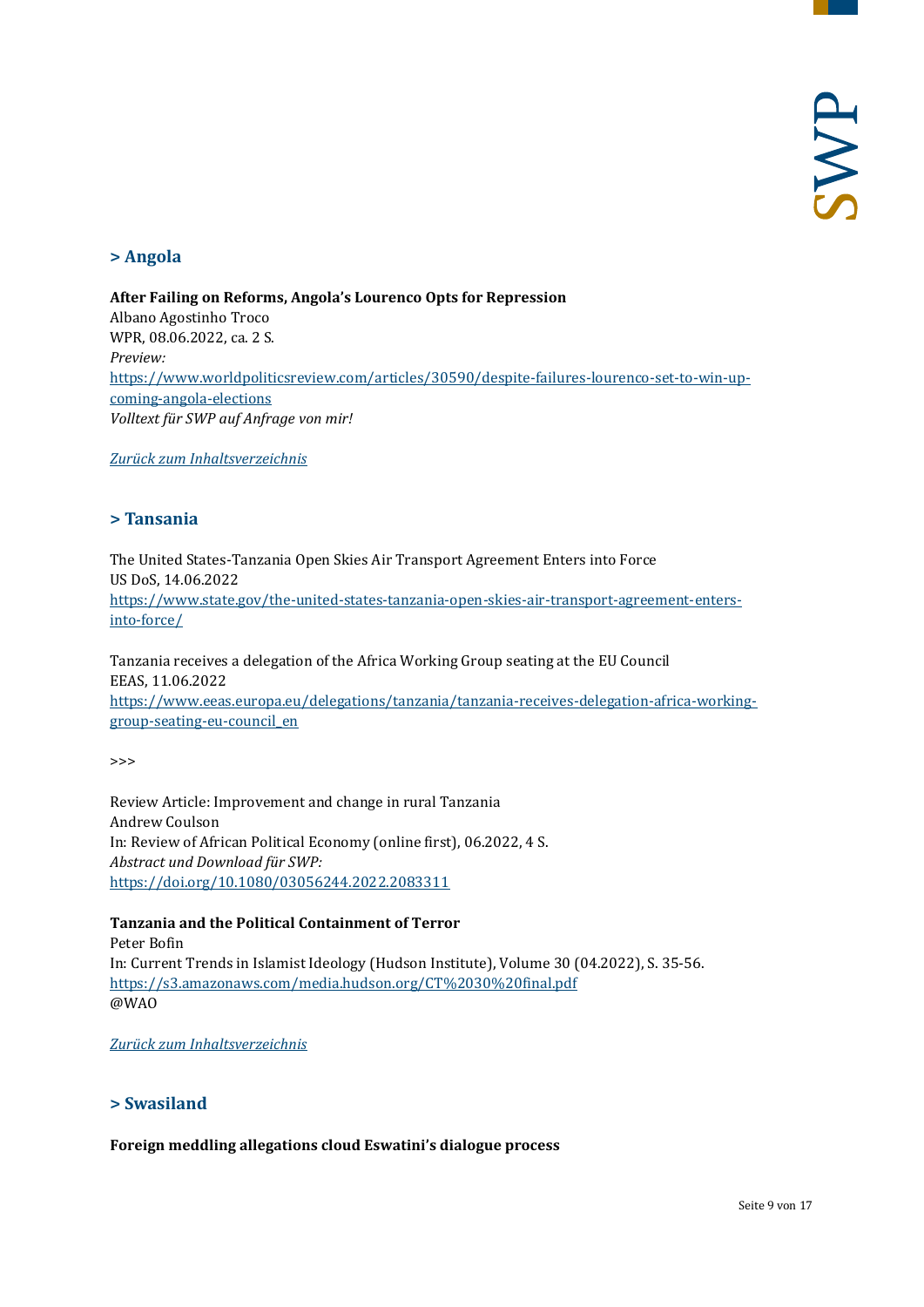Ringisai Chikohomero "SADC should distinguish between this sideshow and the people of Eswatini's long struggle for democracy and human rights. ..." ISSAfrica, 14.06.2022, ca. 2 S. <https://issafrica.org/iss-today/foreign-meddling-allegations-cloud-eswatinis-dialogue-process>

<span id="page-9-0"></span>*[Zurück zum Inhaltsverzeichnis](#page-0-0)*

# **> Lesotho**

Climate change – A little-known reality in Lesotho Afrobarometer, 14.06.2022, 11 S. [https://www.afrobarometer.org/wp-content/uploads/2022/06/AD524-Climate-change-a-little](https://www.afrobarometer.org/wp-content/uploads/2022/06/AD524-Climate-change-a-little-known-reality-in-Lesotho-Afrobarometer-dispatch-14june22.pdf)[known-reality-in-Lesotho-Afrobarometer-dispatch-14june22.pdf](https://www.afrobarometer.org/wp-content/uploads/2022/06/AD524-Climate-change-a-little-known-reality-in-Lesotho-Afrobarometer-dispatch-14june22.pdf)

<span id="page-9-1"></span>*[Zurück zum Inhaltsverzeichnis](#page-0-0)*

# **> RSA**

New SA crime trends are bleak, but at least we have the data Andrew Faull ISSAfrica, 13.06.2022, ca. 2 S. <https://issafrica.org/iss-today/new-sa-crime-trends-are-bleak-but-at-least-we-have-the-data>

<span id="page-9-2"></span>*[Zurück zum Inhaltsverzeichnis](#page-0-0)*

# **> AU (Afrikanische Union)**

Communiqué of the 1082nd meeting of the PSC held on 6 May 2022, on Transnational Organized Crime and Security in Africa AU-PSC, 06.05.2022, 4 S. <http://www.peaceau.org/uploads/1082.comm-en.pdf>

>>>

African Union chief says Israel has role to play in Africa Rina Bassist "Participating at the OECD Africa Forum, African Union Chief and President of Senegal Macky Sall acknowledged Israel's engagement in Africa, especially on the backdrop of the crisis generated by the Ukraine war. ..." Al Monitor, 10.06.2022, ca. 2 S.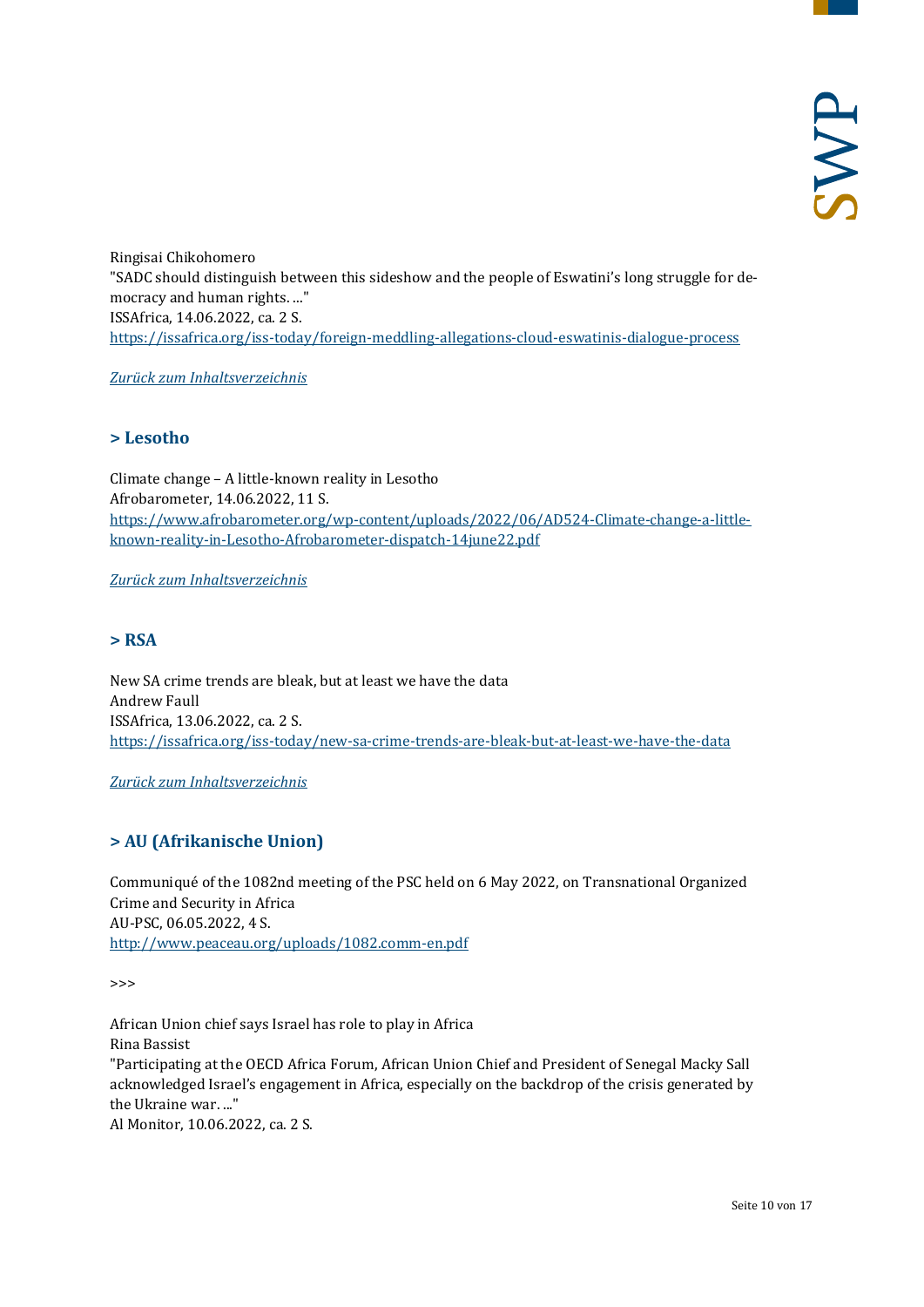# [https://www.al-monitor.com/originals/2022/06/african-union-chief-says-israel-has-role-play](https://www.al-monitor.com/originals/2022/06/african-union-chief-says-israel-has-role-play-africa)[africa](https://www.al-monitor.com/originals/2022/06/african-union-chief-says-israel-has-role-play-africa)

WiseYouth: do Africa and its youth need another AU project? Muneinazvo Kujeke "Efforts to involve young people in conflict prevention must receive the proper financial and political backing. …" ISSAfrica, 15.06.2022, ca. 2 S. <https://issafrica.org/iss-today/wiseyouth-do-africa-and-its-youth-need-another-au-project>

<span id="page-10-0"></span>*[Zurück zum Inhaltsverzeichnis](#page-0-0)*

# **> EU - Mittelmeerraum / MENA-Region / Afrika: Migrationspolitik / Flüchtlinge**

Mediterranean Sea journeys for migrants have grown more deadly: UNHCR UN, 10.06.2022, ca. 2 S. <https://news.un.org/en/story/2022/06/1120132>

#### **Mediterranean Situation**

*UNHCR-Themenseite mit ständig aktualisierten Informationen:* <https://data.unhcr.org/en/situations/mediterranean>

>>>

#### **Algeria, Morocco, Tunisia: A Comparative Perspective on Maghreb Countries Migration Cooperation with their West African Neighbours**

Abdeslam Badre, Irene Schöfberger, Ekaterina Golovko *Inhalt:*

- Rethinking the Migration Dialogue in the Maghreb Region / Abdeslam Badre
- Diaspora Policies in West Africa: Regional and Transregional Relevance / Irene Schöfberger
- How Cooperative is Cooperation on Migration? Algeria-Niger Deal on Expulsions of Migrants in
- the Framework of Externalisation of the EU Borders / Ekaterina Golovko

- CSOs' Roles and Dilemmas in Migration Policy-Making in the Maghreb / Abdeslam Badre Euromesco, 06.2022, 87 S.

<https://www.euromesco.net/wp-content/uploads/2022/06/Policy-Study25-1.pdf> @WAO

#### **Review: The Next Mediterranean Migration Crisis Will Be Worse**

Rhoda Feng

"A new book tells the forgotten story of migrants stranded in Libya amid United Nations incompetence and Western indifference. ..."

FP, 10.06.2022, ca. 3 S.

*Preview und Volltext für SWP:*

<https://foreignpolicy.com/2022/06/10/the-next-mediterranean-migration-crisis-will-be-worse/>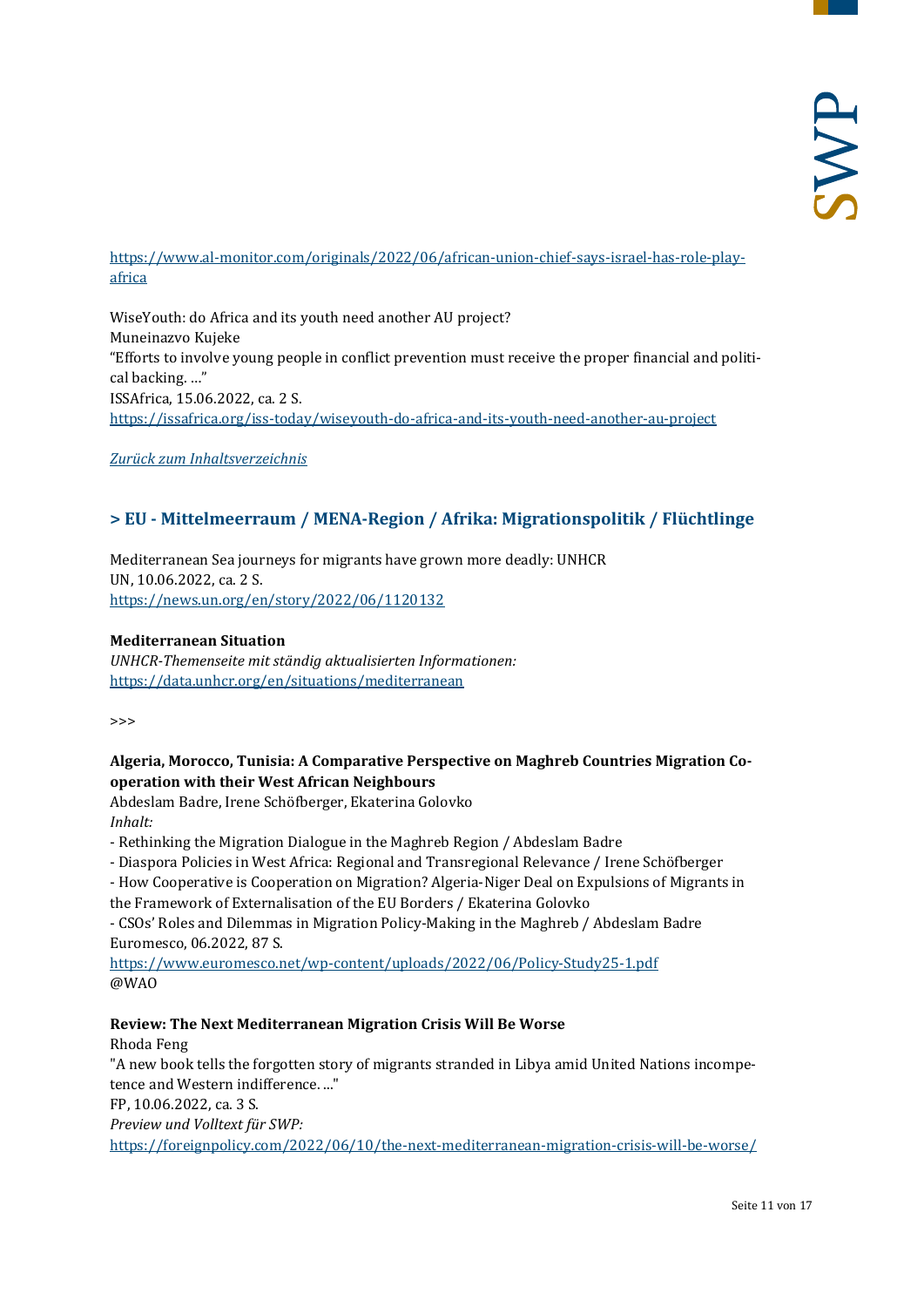*Siehe:* **My Fourth Time, We Drowned: Seeking Refuge on the World's Deadliest Migration Route** Sally Hayden Melville House, 03.2022, 448 S. *Übersicht und Bestellung:* [https://www.penguinrandomhouse.com/books/696846/my-fourth-time-we-drowned-by-sally](https://www.penguinrandomhouse.com/books/696846/my-fourth-time-we-drowned-by-sally-hayden/)[hayden/](https://www.penguinrandomhouse.com/books/696846/my-fourth-time-we-drowned-by-sally-hayden/)

<span id="page-11-0"></span>*[Zurück zum Inhaltsverzeichnis](#page-0-0)*

# **> Marokko - Afrika**

#### **Morocco counters Russia's weaponization of the food-energy nexus**

Michaël Tanchum

"... Morocco's role in countering the weaponization of the food crisis points to the kingdom's increasingly strategic role in Sub-Saharan Africa's food security. ... Investing a total of \$6.3 billion to construct fertilizer plants in sub-Saharan Africa, Morocco has shown remarkable strategic foresight. In helping to counter the Russian threat of weaponizing the food-energy nexus, Rabat is demonstrating its increasing importance for Europe and the United State as geopolitical partner in Sub-Saharan Africa. ..."

MEI, 13.06.2022, ca. 2 S. + Links <https://www.mei.edu/publications/morocco-counters-russias-weaponization-food-energy-nexus>

<span id="page-11-1"></span>*[Zurück zum Inhaltsverzeichnis](#page-0-0)*

# **> Maghreb - Westafrika**

#### **Algeria, Morocco, Tunisia: A Comparative Perspective on Maghreb Countries Migration Cooperation with their West African Neighbours**

Abdeslam Badre, Irene Schöfberger, Ekaterina Golovko *Inhalt:*

- Rethinking the Migration Dialogue in the Maghreb Region / Abdeslam Badre
- Diaspora Policies in West Africa: Regional and Transregional Relevance / Irene Schöfberger
- How Cooperative is Cooperation on Migration? Algeria-Niger Deal on Expulsions of Migrants in

the Framework of Externalisation of the EU Borders / Ekaterina Golovko

- CSOs' Roles and Dilemmas in Migration Policy-Making in the Maghreb / Abdeslam Badre Euromesco, 06.2022, 87 S.

<https://www.euromesco.net/wp-content/uploads/2022/06/Policy-Study25-1.pdf> @WAO

*[Zurück zum Inhaltsverzeichnis](#page-0-0)*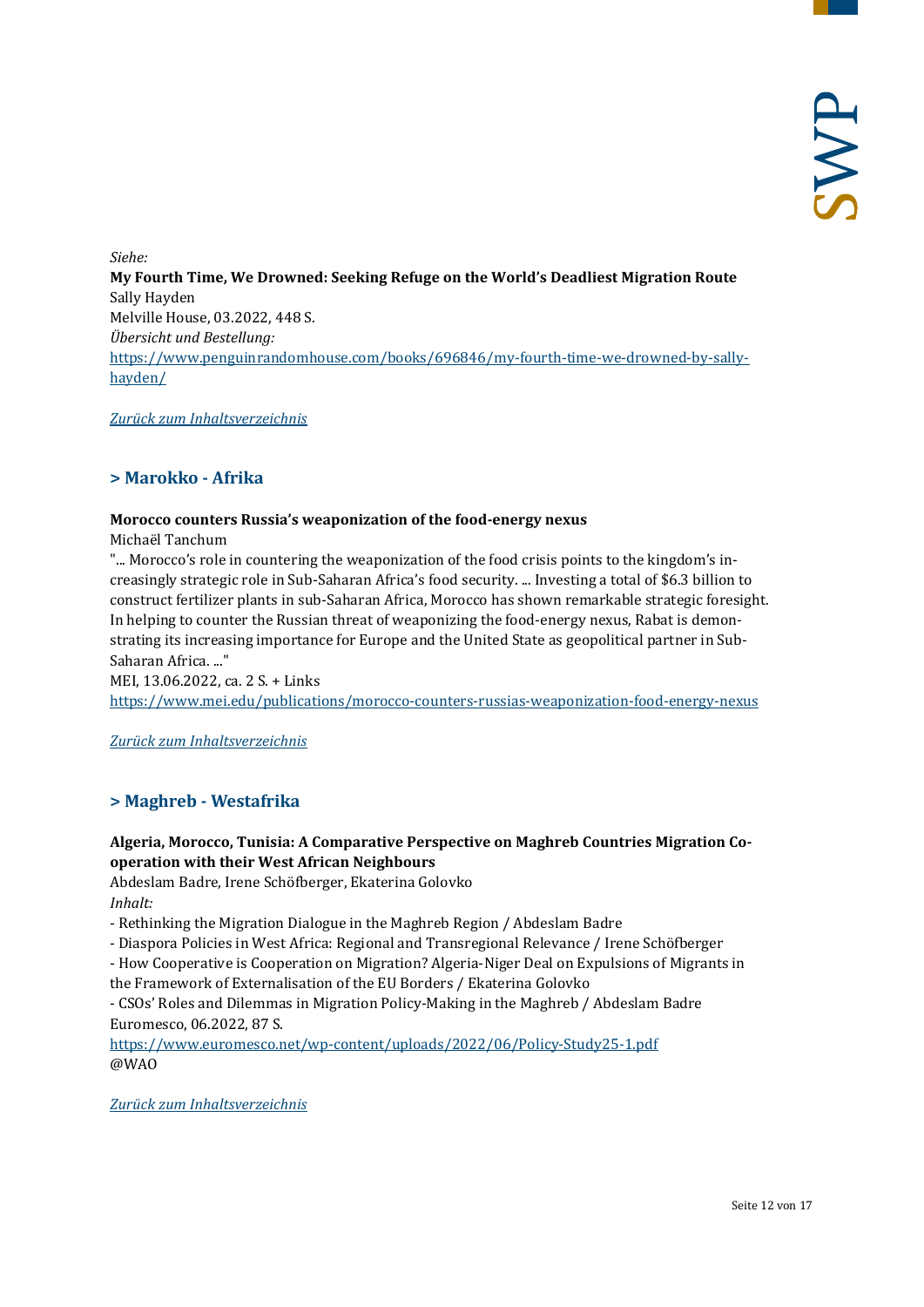# <span id="page-12-0"></span>**> Israel - AfrikaAfrican Union chief says Israel has role to play in Africa**

Rina Bassist Al Monitor, 10.06.2022, ca. 2 S. [https://www.al-monitor.com/originals/2022/06/african-union-chief-says-israel-has-role-play](https://www.al-monitor.com/originals/2022/06/african-union-chief-says-israel-has-role-play-africa)[africa](https://www.al-monitor.com/originals/2022/06/african-union-chief-says-israel-has-role-play-africa)

<span id="page-12-1"></span>*[Zurück zum Inhaltsverzeichnis](#page-0-0)*

#### **> USA - Afrika**

America Ignores Africa at Its Own Peril Joe Bruhl War on the Rocks, 14.06.2022, ca. 2 S. <https://warontherocks.com/2022/06/america-ignores-africa-at-its-own-peril/>

<span id="page-12-2"></span>*[Zurück zum Inhaltsverzeichnis](#page-0-0)*

# **> Russland - Afrika**

Podcast: Symphonie d'un nouvel ordre. Wagner en Afrique Enrica Picco, Tatiana Smirnova, Jalel Harchaoui Afrique XXI, 12.06.2022, 01:20h <https://afriquexxi.info/article4998.html>

<span id="page-12-3"></span>*[Zurück zum Inhaltsverzeichnis](#page-0-0)*

# **> Krisen und Konflikte im Überblick (global)**

**CrisisWatch May 2022 - Global Overview** ICG, 06.2022, ca. 20 S. <https://www.crisisgroup.org/crisiswatch>

<span id="page-12-4"></span>*[Zurück zum Inhaltsverzeichnis](#page-0-0)*

# **> Humanitäre Hilfe (Afrika)**

#### **Localizing Humanitarian Action in Africa**

Mvemba Phezo Dizolele, Jacob Kurtzer, Hareem Fatima Abdullah CSIS, 06.2022, ca. 20 S.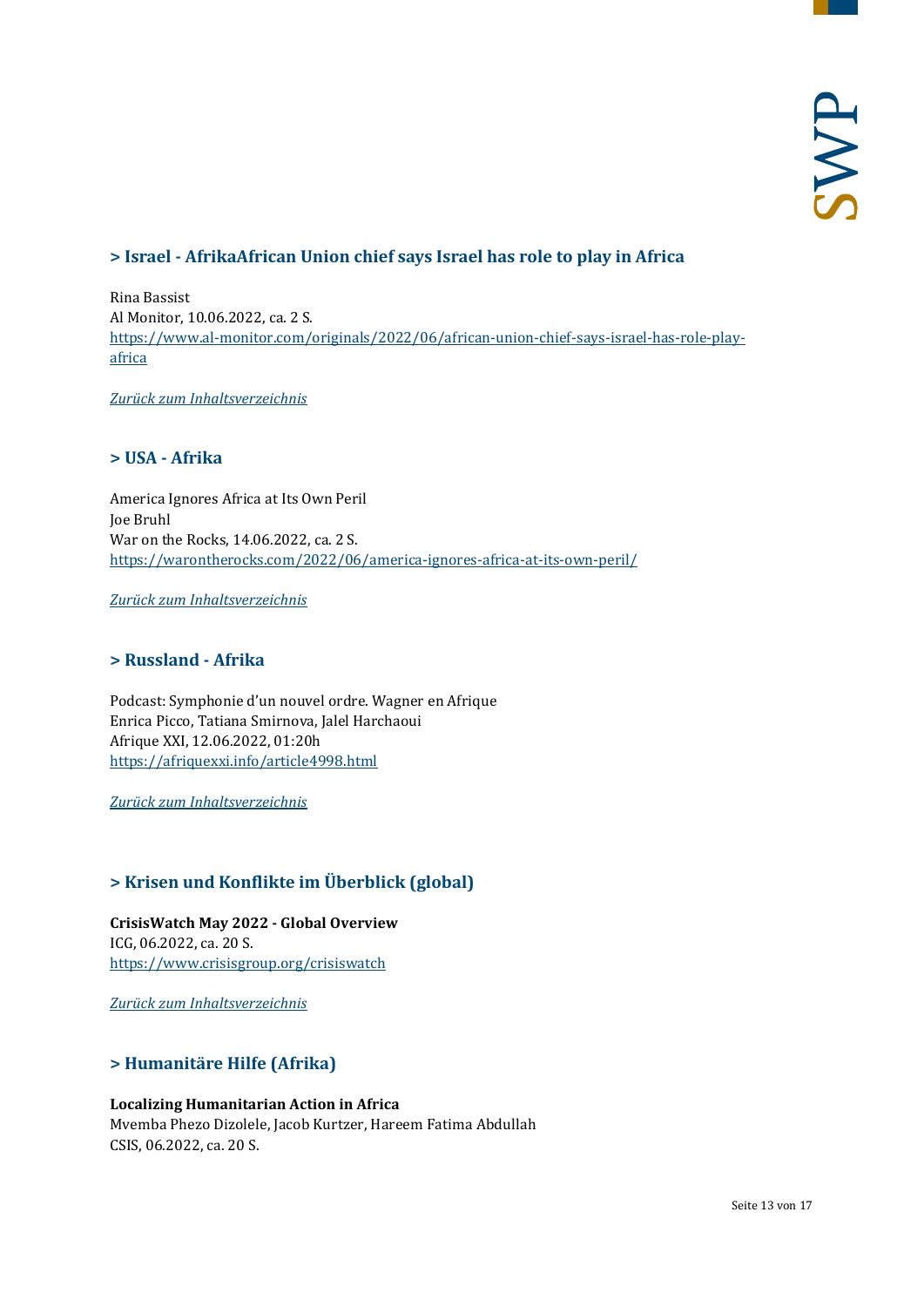<https://www.csis.org/features/localizing-humanitarian-action-africa>

<span id="page-13-0"></span>*[Zurück zum Inhaltsverzeichnis](#page-0-0)*

# **> Rüstung / Konflikte (global/regional)**

**SIPRI YEARBOOK 2022 - Armaments, Disarmament and International Security. Summary** *Inhalt u.a.:* - ARMED CONFLICT AND PEACE PROCESSES IN SUB-SAHARAN AFRICA (S. 8f.) SIPRI, 06.2022, 28 S. [https://sipri.org/sites/default/files/2022-06/yb22\\_summary\\_en\\_v2.pdf](https://sipri.org/sites/default/files/2022-06/yb22_summary_en_v2.pdf)

<span id="page-13-1"></span>*[Zurück zum Inhaltsverzeichnis](#page-0-0)*

# **> Terrorismus / Jihadismus / -bekämpfung**

The United Nations' List of "Not Listed" Terrorist Entities Lauren Fredericks, Matthew Levitt Lawfare, 12.06.2022, ca. 3 S. <https://www.lawfareblog.com/united-nations-list-not-listed-terrorist-entities>

The Threat of North African Foreign Fighter Returnees: Myths and Realities Lounnas, Djallil In: The Middle East Journal, Volume 76, Number 1 (Spring 2022), S. 50-71. *Abstract und Download für SWP:* <https://doi.org/10.3751/76.1.13>

#### **Tanzania and the Political Containment of Terror**

Peter Bofin In: Current Trends in Islamist Ideology (Hudson Institute), Volume 30 (04.2022), S. 35-56. <https://s3.amazonaws.com/media.hudson.org/CT%2030%20final.pdf>

#### **The Next Salafi-Jihadi Wave: Capabilities, Resources, and Opportunity**

Emily Estelle AEI, 05.2022, 17 S. [https://www.aei.org/wp-content/uploads/2022/05/The-Next-Salafi-Jihadi-Wave-Capabilities-Re](https://www.aei.org/wp-content/uploads/2022/05/The-Next-Salafi-Jihadi-Wave-Capabilities-Resources-and-Opportunity.pdf?x91208)[sources-and-Opportunity.pdf?x91208](https://www.aei.org/wp-content/uploads/2022/05/The-Next-Salafi-Jihadi-Wave-Capabilities-Resources-and-Opportunity.pdf?x91208) @WAO

# **The growing threat of terrorism in Africa: A product of misdiagnosis and faulty policy response?**

Amani Africa, 05.2022, 20 S.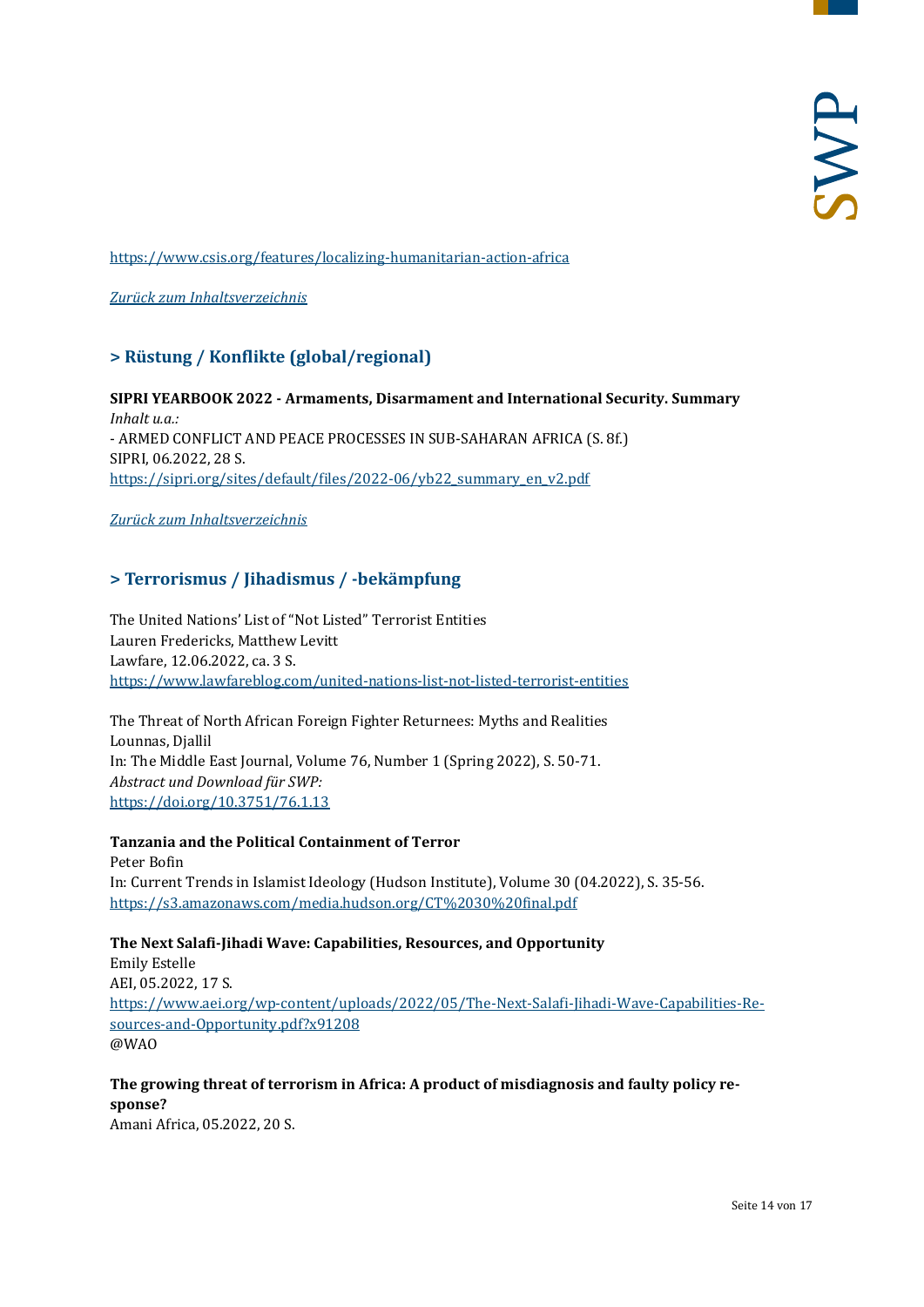[https://amaniafrica-et.org/wp-content/uploads/2022/05/The-growing-threat-of-terrorism-in-](https://amaniafrica-et.org/wp-content/uploads/2022/05/The-growing-threat-of-terrorism-in-Africa-A-product-of-misdiagnosis-and-faulty-policy-response.pdf)[Africa-A-product-of-misdiagnosis-and-faulty-policy-response.pdf](https://amaniafrica-et.org/wp-content/uploads/2022/05/The-growing-threat-of-terrorism-in-Africa-A-product-of-misdiagnosis-and-faulty-policy-response.pdf) @WAO

<span id="page-14-0"></span>*[Zurück zum Inhaltsverzeichnis](#page-0-0)*

# **> Soziale Medien (Afrika)**

**Ohnmacht gegenüber dem digitalen Hass - Afrikanische Gesellschaften und ihr Umgang mit den sozialen Netzwerken** Christoph Plate In: KAS Auslandsinformationen 2|2022, S. 84-95. [https://www.kas.de/de/web/auslandsinformationen/artikel/detail/-/content/ohnmacht-gegenu](https://www.kas.de/de/web/auslandsinformationen/artikel/detail/-/content/ohnmacht-gegenueber-dem-digitalen-hass)[eber-dem-digitalen-hass](https://www.kas.de/de/web/auslandsinformationen/artikel/detail/-/content/ohnmacht-gegenueber-dem-digitalen-hass)

<span id="page-14-1"></span>*[Zurück zum Inhaltsverzeichnis](#page-0-0)*

# **> Umweltpolitik / Klimapolitik (Afrika)**

**Umwelt- und Klimapolitik in Afrika - Regionaler Zusammenhalt und nationale Herausforderungen** Anja Berretta In: KAS Auslandsinformationen 2|2022, S. 54-66. <https://www.kas.de/documents/259121/18783238/Umwelt-+und+Klimapolitik+in+Afrika.pdf>

<span id="page-14-2"></span>*[Zurück zum Inhaltsverzeichnis](#page-0-0)*

# **> Bergbau / Rohstoffe / Lieferketten: Umwelt / Menschenrechte (Afrika)**

**Minerals Security Partnership**  "... an ambitious new initiative to bolster critical mineral supply chains. ..." The White House, 14.06.2022 <https://www.state.gov/minerals-security-partnership/>

Community protest as dirty steel giant AMSA fails to clean up CER (RSA), 09.06.2022, ca. 2 S. <https://cer.org.za/news/community-protest-dirty-steel-giant-amsa-fails-to-clean-up>

Another climate court victory for coal polluted Highveld Area CER (RSA), 09.05.2022, ca. 2 S. <https://cer.org.za/news/another-climate-court-victory-for-coal-polluted-highveld-area>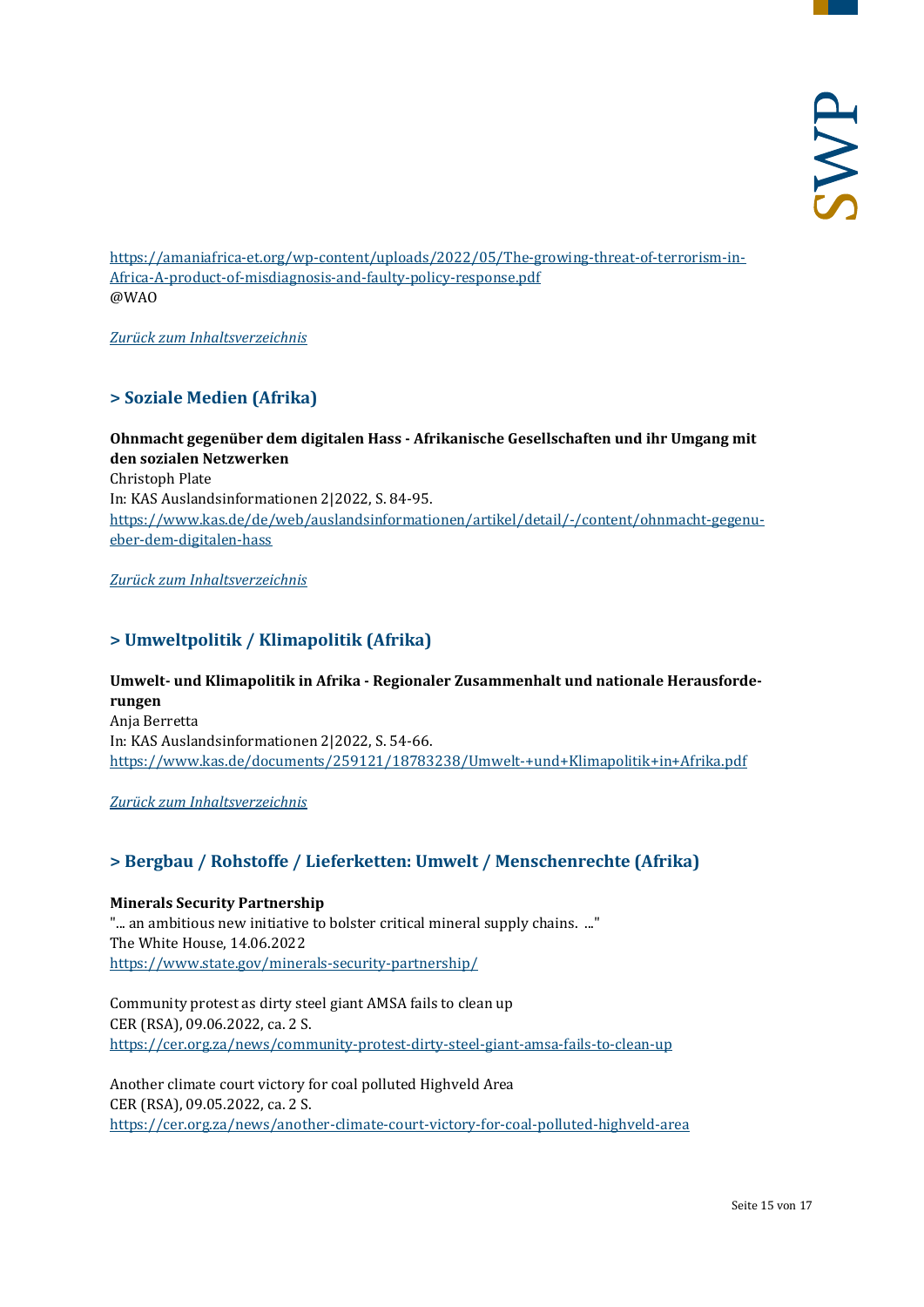Minerals Council South Africa is concerned about logistics constraints on mineral exports in the first four months of 2022 Minerals Council South Africa, 10.06.2022, 3 S. [https://www.mineralscouncil.org.za/industry-news/media-releases/2022/send/85-2022/1893](https://www.mineralscouncil.org.za/industry-news/media-releases/2022/send/85-2022/1893-minerals-council-statement-on-exports-in-4-months-of-2022) [minerals-council-statement-on-exports-in-4-months-of-2022](https://www.mineralscouncil.org.za/industry-news/media-releases/2022/send/85-2022/1893-minerals-council-statement-on-exports-in-4-months-of-2022)

Konzept der Bundesregierung für eine erfolgreiche Politik der Außenwirtschaft und der Rohstoffsicherung - Kleine Anfrage Fraktion der AfD BT, 08.06.2022 *Vorgang und Download:* [https://dip.bundestag.de/vorgang/konzept-der-bundesregierung-f%C3%BCr-eine-erfolgreiche](https://dip.bundestag.de/vorgang/konzept-der-bundesregierung-f%C3%BCr-eine-erfolgreiche-politik-der-au%C3%9Fenwirtschaft-und/288439)[politik-der-au%C3%9Fenwirtschaft-und/288439](https://dip.bundestag.de/vorgang/konzept-der-bundesregierung-f%C3%BCr-eine-erfolgreiche-politik-der-au%C3%9Fenwirtschaft-und/288439)

>>>

Assessment of vibration exposure of mine machinery operators at three different open-pit coal mines A. Tekin SAIMM, 05.2022, 9 S. <https://www.saimm.co.za/Journal/v122n05p235.pdf>

Overview of mine rescue approaches for underground coal fires: A South African perspective M. Onifade et al. SAIMM, 05.2022, 14 S. <https://www.saimm.co.za/Journal/v122n05p213.pdf>

Developing the South African PGM Industry H. Möller SAIMM, 15.05.2022, ca. 2 S. <https://www.saimm.co.za/journal-comments/904-developing-the-south-african-pgm-industry>

<span id="page-15-0"></span>*[Zurück zum Inhaltsverzeichnis](#page-0-0)*

# **> Freihandel (Afrika): AfCFTA**

**7 ways to accelerate implementation of the AfCFTA - What should be done now?** Francis Mangeni, Andrew Mold Brookings, 13.06.2022, ca. 2 S. [https://www.brookings.edu/blog/africa-in-focus/2022/06/13/7-ways-to-accelerate-implementa](https://www.brookings.edu/blog/africa-in-focus/2022/06/13/7-ways-to-accelerate-implementation-of-the-afcfta/)[tion-of-the-afcfta/](https://www.brookings.edu/blog/africa-in-focus/2022/06/13/7-ways-to-accelerate-implementation-of-the-afcfta/)

*[Zurück zum Inhaltsverzeichnis](#page-0-0)*

--